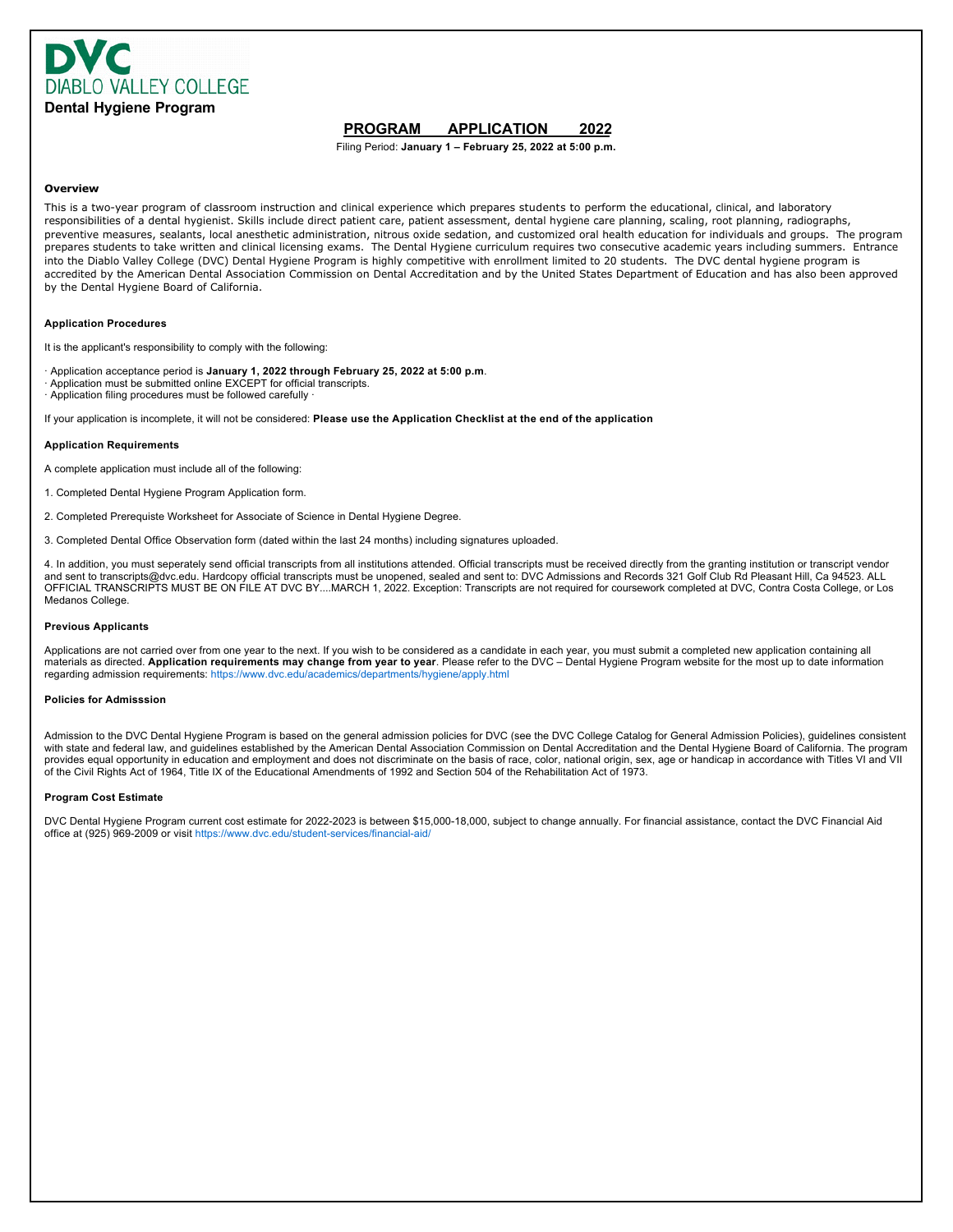#### **International Coursework**

Foreign college transcripts need to be translated/evaluated by a foreign evaluation services that is a NACES member. A list of NACES approved credential evaluators is available at www.naces.org. Evaluation must include a course-by-course report with semester unit equivalencies that distinguish between upper-and lower-division coursework, and include letter grades. If foreign coursework is to be used to satisfy a DH requirement, catalog descriptions will be required to show course equivalencies. English coursework taken at a foreign college will not equate to English 122. The official, evaluated transcript must be included in your application packet.

#### **Process for Admission**

Class space is limited to 20 students and will be determined by a lottery. Applicants successfully meeting the primary admission requirements will be entered into the lottery. **All** of the following science and general education prerequisites or equivalent courses must be completed by December 2021 with a grade of "C" or higher:

#### **Science Prerequisites:**

BIOSCI 139 – Human Anatomy BIOSCI 140 – Human Physiology

BIOSCI 119 - Fundamentals of Microbiology or BIOSCI 146 – Principles of Microbiology

CHEM 108 – Introductory Chemistry or CHEM 120 – General College Chemistry I or CHEM 121 – General College Chemistry II

CHEM 109 – Introduction to Organic and Biochemistry or CHEM 227 – General Organic Chemistry II; Equivalent course must include biochemistry

NUTR 160 – Nutrition Science and Applications

#### **General Education Prerequisites:**

COMM 120 – Public Speaking or COMM 130 – Small Group Communication

ENGL 122– First-Year College Composition and Reading or equivalent

SOCIO 120 – Introduction to Sociology

PSYCH 101 – Introduction to Psychology or PSYCH 122 – Psychology in Modern Life

MATH 135-College Algebra or MATH 142-Elementary Statistics with Probability or higher level math course or IGETC-level math course

#### **Student Selection**

All applicants will be notified by email of their provisional acceptance, rank on alternate list, or non-acceptance into the program by mid-April 2022. Provisionally accepted students are required to attend the orientation which will be held April 29-30 and May 13-14. If the student does not attend all course meetings or successfully pass the orientation, the position in the class will be awarded to an alternate. If the provisionally accepted student declines their acceptance into the program, the position in the class will be awarded to an alternate. The alternate list is only valid for the current application cycle.

#### **Admission Requirements for DVC Dental Hygiene Program Provisional Accepted Students**

1. Provisionally accepted students must enroll in and attend DENHY 101 – Dental Hygiene Orientation in the Spring 2022 semester. Dates: April 29-30 and May 13-14. Admission is contingent upon completion of this course with a grade of 75% or higher to formally be accepted into the 2023 Dental Hygiene graduating class. If the student does not pass the orientation, the position in the class will be awarded to an alternate. 2. Prior to July 1st, students who have successfully passed DENHY 101 will be required to show: (1) proof of CPR/BLS issued by the American Heart Association or Red Cross (Must be for Healthcare Providers) (2) required immunizations/titers; (3) proof of a negative TB test; (4) results of a recent physical examination/screening; (5) results of a certified background check; and (6) results of a certified drug test. Reporting documents will be distributed during the DENHY 101 – Dental Hygiene Orientation course.

#### **National and State Licensing Requirements**

All states require that dental hygienists be licensed. In addition to successfully completing the course of study in an accredited dental hygiene program, passing the written National Dental Hygiene Board Examination, and passing a regional practical exam, the California Dental Practice Act requires that candidates for licensure be of good moral character and be citizens of the United States or lawfully entitled to remain and work in the United States. Fingerprinting is required and checked by the Department of Justice and/or the Federal Bureau of Investigation prior to state licensure. Prospective students are advised that if they are not lawfully entitled to remain and work in the United States upon program completion, have felony or misdemeanor convictions or have a history of substance abuse or infectious disease that this may preclude subsequent licensure as a dental hygienist in California. Additionally, students must have a social security number or an individual tax identification number in order to apply for licensure in the State of California. Applicants should contact the Dental Hygiene Board of California for more information at www.dhbc.ca.gov

#### **Additional Information**

No guarantee can be made that an applicant will be accepted into the dental hygiene program. Making false statements on the application, issues with the certified background check or drug test are cause for entrance denial or dismissal from the program. If an applicant is not admitted into the dental hygiene program, DVC offers other programs that may be of interest. Please contact a DVC counselor for more information at (925) 969-2140.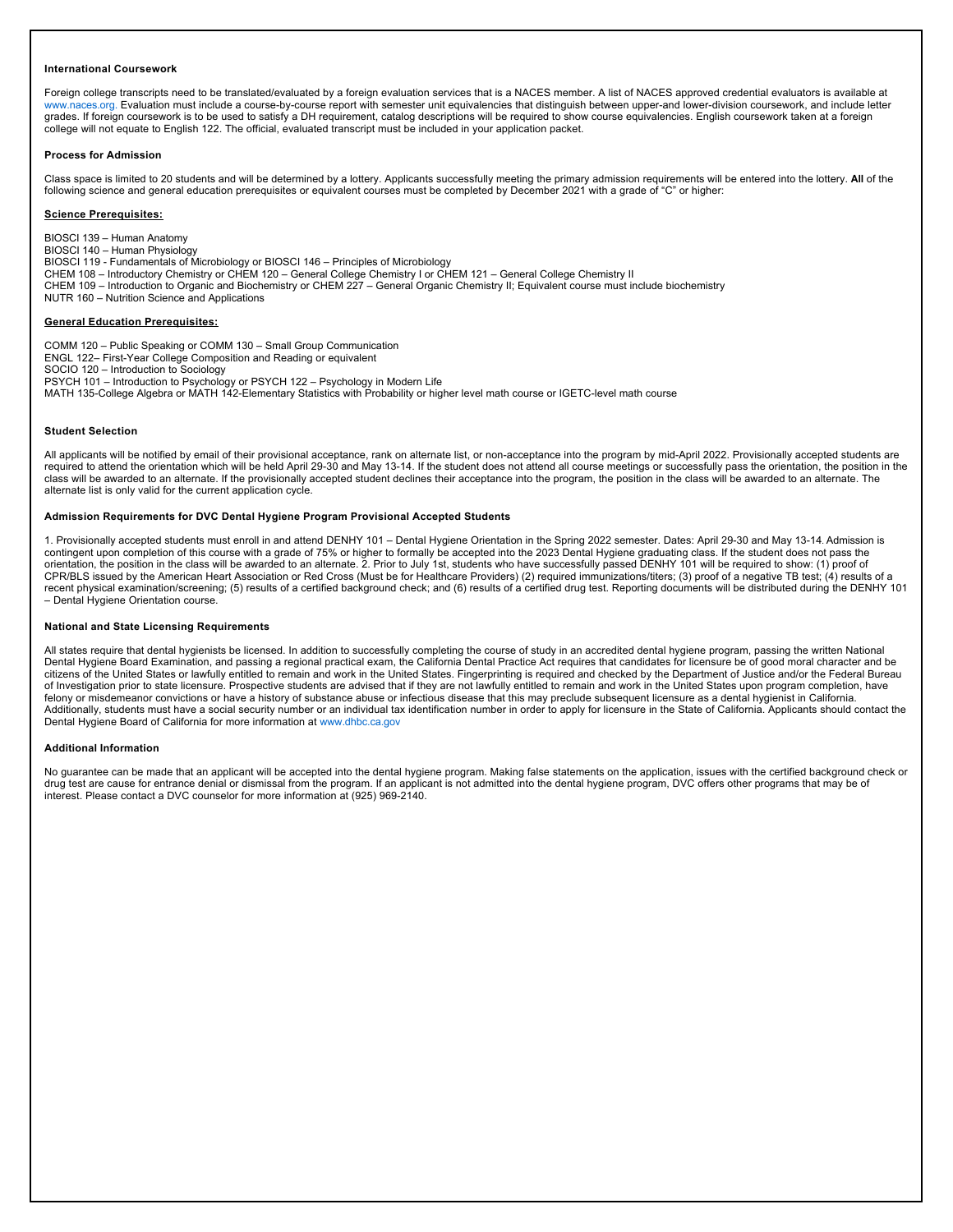| <b>DIABLO VALLEY COLLEGE</b> |
|------------------------------|

## **Dental Hygiene Application**

| Date            | . .                                                                                                                                                                                                                                                                                                                                                                                                                           | Date of               |                       | DVC <sub>7</sub>                                                            |                         |      |
|-----------------|-------------------------------------------------------------------------------------------------------------------------------------------------------------------------------------------------------------------------------------------------------------------------------------------------------------------------------------------------------------------------------------------------------------------------------|-----------------------|-----------------------|-----------------------------------------------------------------------------|-------------------------|------|
|                 |                                                                                                                                                                                                                                                                                                                                                                                                                               | <b>Birth</b>          |                       | Digit<br>Student                                                            |                         |      |
|                 |                                                                                                                                                                                                                                                                                                                                                                                                                               |                       |                       | ID<br>Number                                                                |                         |      |
| Last<br>Name    |                                                                                                                                                                                                                                                                                                                                                                                                                               | First<br>Name         |                       | Middle                                                                      | Other<br>Used           |      |
| Mailing         |                                                                                                                                                                                                                                                                                                                                                                                                                               | City                  |                       | County                                                                      | Country                 | Zip  |
| Address<br>Home |                                                                                                                                                                                                                                                                                                                                                                                                                               | Work                  |                       | Cell                                                                        | Email                   | Code |
| Telephone       |                                                                                                                                                                                                                                                                                                                                                                                                                               | Telephone             |                       | Telephone                                                                   | Address                 |      |
|                 |                                                                                                                                                                                                                                                                                                                                                                                                                               |                       |                       |                                                                             |                         |      |
|                 | Are you a citizen of the United States?                                                                                                                                                                                                                                                                                                                                                                                       |                       |                       | - Please Select --                                                          | ◡                       |      |
|                 | Are you lawfully entitled to remain and work in the United States upon program<br>completion and licensure?                                                                                                                                                                                                                                                                                                                   |                       |                       | Please Select --                                                            | $\overline{\mathsf{v}}$ |      |
|                 | Are you an international student on an F-1 Visa?                                                                                                                                                                                                                                                                                                                                                                              |                       |                       | Please Select --                                                            | ▽                       |      |
|                 | Have you attended DVC before?                                                                                                                                                                                                                                                                                                                                                                                                 |                       |                       | Please Select --                                                            | $\overline{\mathsf{v}}$ |      |
|                 | Have you attended another DH program?                                                                                                                                                                                                                                                                                                                                                                                         |                       |                       | Please Select --                                                            | $\overline{\mathsf{v}}$ |      |
|                 | If "Yes", where and when did you attend, and what was the reason for leaving                                                                                                                                                                                                                                                                                                                                                  |                       |                       |                                                                             |                         |      |
|                 |                                                                                                                                                                                                                                                                                                                                                                                                                               |                       |                       |                                                                             |                         |      |
|                 | Please list the name, starting and ending dates, and any degrees or certificates, for<br>all colleges, technical and vocational schools attended. Also include colleges in<br>which courses were attempted although they may not have been completed. Please<br>list the most current dates 1st. Upload your transcripts from all colleges UNLESS they<br>are from Diablo Valley College, Los Medanos or Contra Costa College |                       |                       |                                                                             |                         |      |
|                 | Name of College                                                                                                                                                                                                                                                                                                                                                                                                               | <b>City and State</b> | <b>Years Attended</b> | Name and date of<br>degree awarded;<br>or state "degree<br>in progress"; or |                         |      |
|                 |                                                                                                                                                                                                                                                                                                                                                                                                                               |                       |                       | "no degree"                                                                 |                         |      |
|                 |                                                                                                                                                                                                                                                                                                                                                                                                                               |                       |                       |                                                                             |                         |      |
|                 |                                                                                                                                                                                                                                                                                                                                                                                                                               |                       |                       |                                                                             |                         |      |
|                 |                                                                                                                                                                                                                                                                                                                                                                                                                               |                       |                       |                                                                             |                         |      |
|                 |                                                                                                                                                                                                                                                                                                                                                                                                                               |                       |                       |                                                                             |                         |      |
|                 |                                                                                                                                                                                                                                                                                                                                                                                                                               |                       |                       |                                                                             |                         |      |
|                 |                                                                                                                                                                                                                                                                                                                                                                                                                               |                       |                       |                                                                             |                         |      |
|                 |                                                                                                                                                                                                                                                                                                                                                                                                                               |                       |                       |                                                                             |                         |      |
|                 |                                                                                                                                                                                                                                                                                                                                                                                                                               |                       |                       |                                                                             |                         |      |

### **Applicant's Certification**

Submission of this form certifies that I have personally read and completed the above application. I understand the application criteria and procedures for<br>the Dental Hygiene Program. I accept complete responsibility for s

Signature Date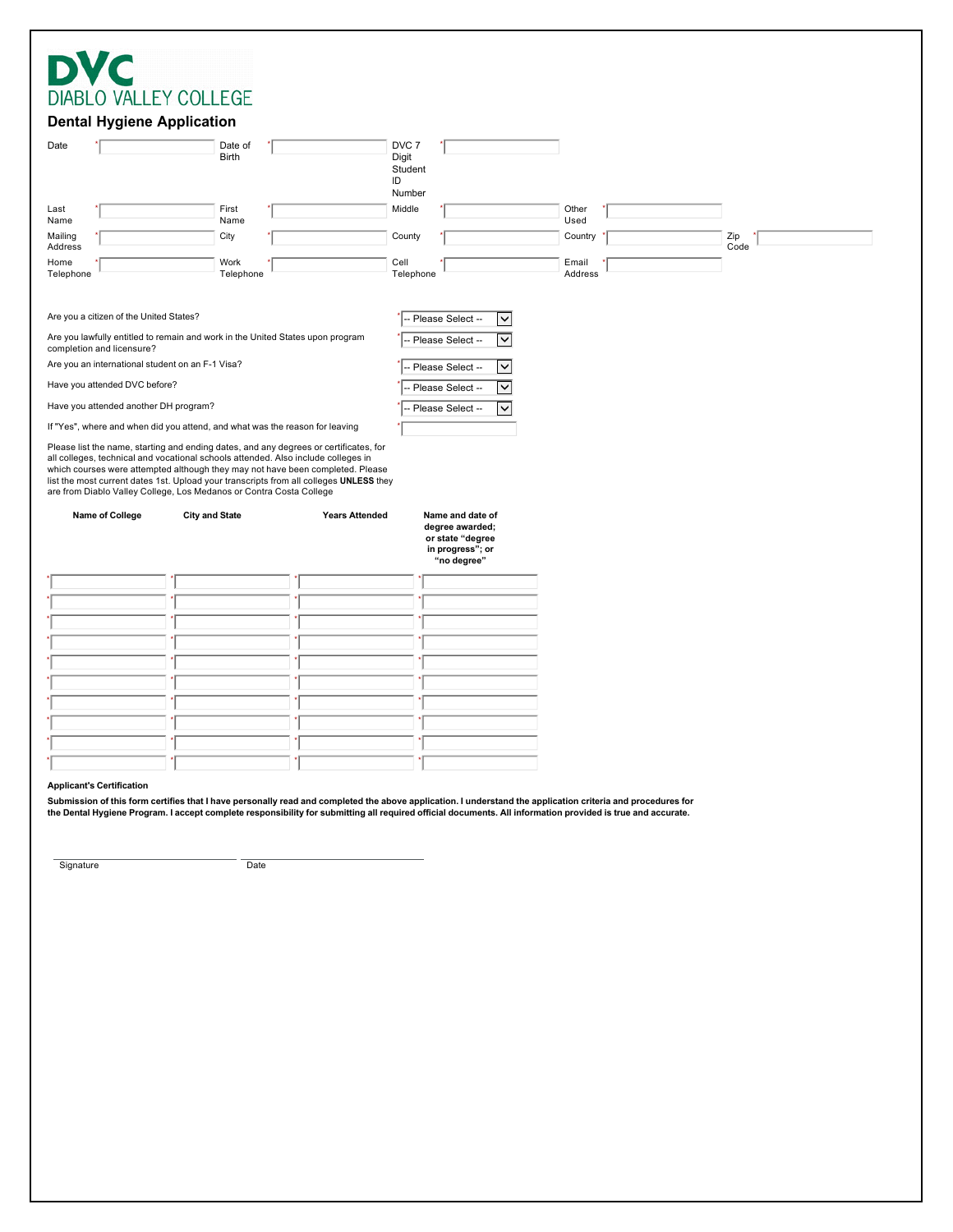# **DVC** DIABLO VALLEY COLLEGE

# Prerequiste Worksheet for Associate of Science (AS) Degree in Dental Hygiene

Filing Period: January 1 - February 25, 2022 at 5:00 p.m.

Directions: This form is to be completed by the applicant. Enter the course number, course title, college where the course was taken, the date (semester) the course was completed. Substitutions for General<br>Education Course

| <b>DVC Category/Course</b>                        | Equivalent<br>Course# | <b>Course Name</b> | <b>College Where</b><br><b>Course Was</b><br><b>Taken</b> | <b>Year Completed</b> | <b>Course Grade</b> |
|---------------------------------------------------|-----------------------|--------------------|-----------------------------------------------------------|-----------------------|---------------------|
| <b>Prerequisites - Sciences</b><br>(within 7 yrs) |                       |                    |                                                           |                       |                     |
| BIOSC 139 Anatomy                                 |                       |                    |                                                           |                       |                     |
| BIOSC 140 Physiology                              |                       |                    |                                                           |                       |                     |
| BIOSC 119 or BIOSC 146<br>Microbiology            |                       |                    |                                                           |                       |                     |
| CHEM 108 or CHEM 120 or<br>CHEM 121 Chemistry     |                       |                    |                                                           |                       |                     |
| CHEM 109 or CHEM 227<br>Organic/Biochemistry      |                       |                    |                                                           |                       |                     |
| NUTRI 160 Nutrition                               |                       |                    |                                                           |                       |                     |
| Prerequisites - General<br>Education              |                       |                    |                                                           |                       |                     |
| <b>ENGL 122</b>                                   |                       |                    |                                                           |                       |                     |
| COMM 120 or COMM 130                              |                       |                    |                                                           |                       |                     |
| MATH 135 or MATH 142 or                           |                       |                    |                                                           |                       |                     |
| <b>SOCIO 120</b>                                  |                       |                    |                                                           |                       |                     |
| PSYCH 101 or PSYCH 122                            |                       |                    |                                                           |                       |                     |

## **Applicant's Certification**

Submission of this form certifies that I have personally read and completed the above worksheet. All information provided can be verified by transcripts. I<br>accept complete responsibility for submitting all required officia

Signature

Date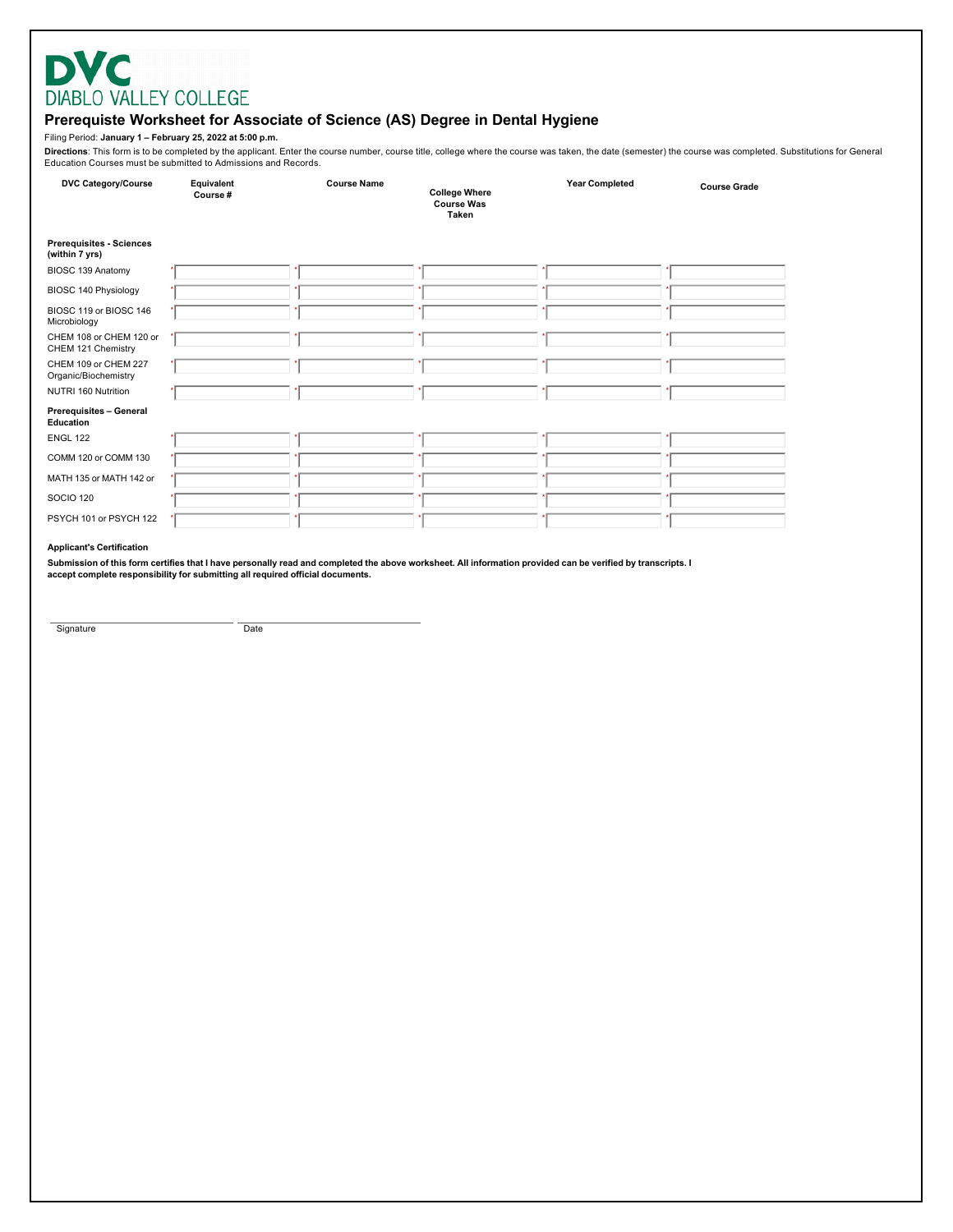

# **The Dental Office Observation**

**Filing Period: January 1 – February 25, 2022 at 5:00 p.m**

Instructions on how to complete the observation form:

1. The Dental Office Observation Form must be dated between 01/01/2021 – 02/25/2022

2. Download and print Observation form https://www.dvc.edu/academics/departments/hygiene/pdfs/DH-Observation-Form-2022.pdf

3. Complete required observations. Two observations are required. Each observation requires a minimum of 3 hours and maximum of 8 hours.

\*

4. Upload the completed observation form with all necessary signatures, license numbers and dental office business cards.